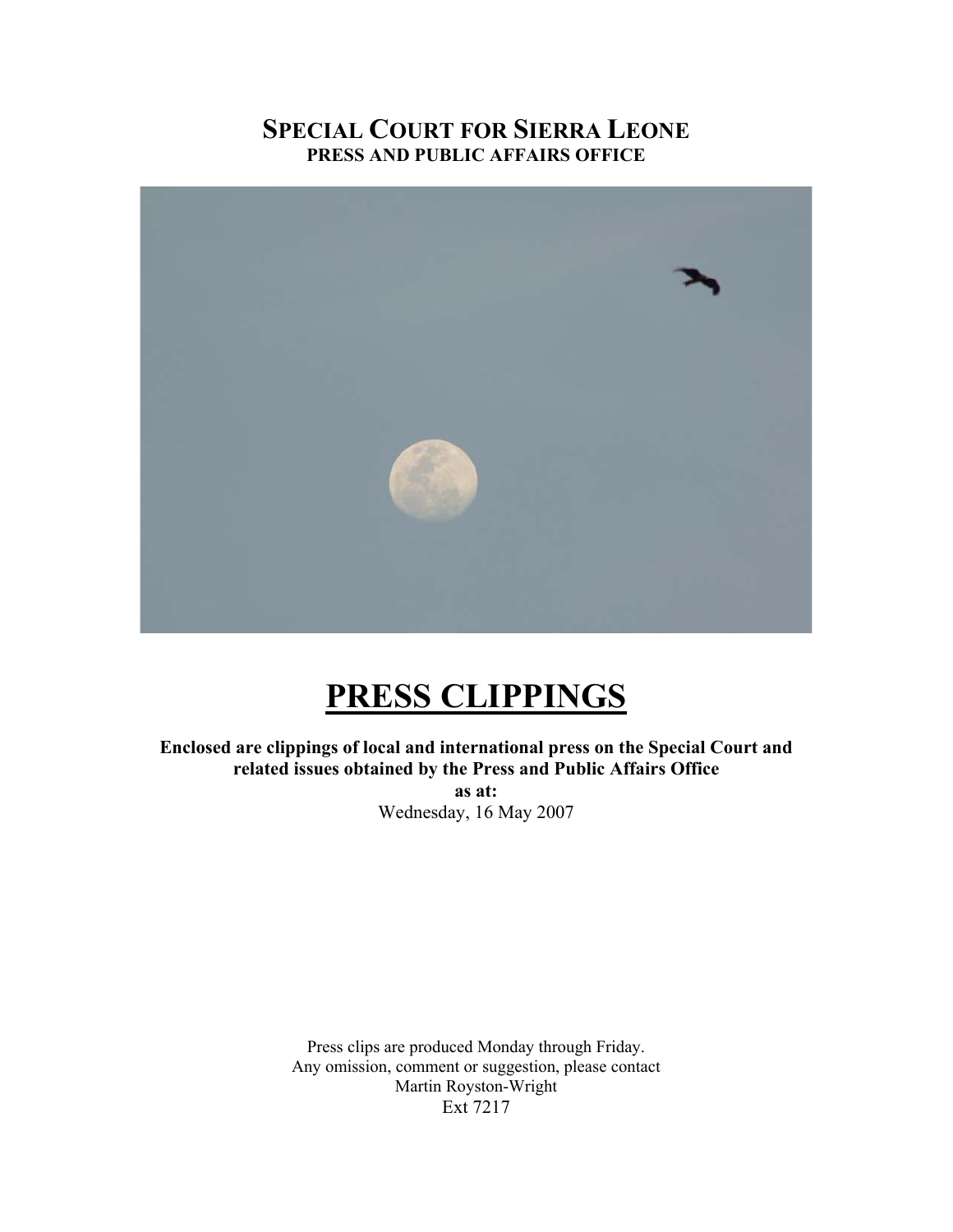| <b>Local News</b>                                                                       |           |
|-----------------------------------------------------------------------------------------|-----------|
| Special Court Gets New Judge / The Spark                                                | Page 3    |
| Impunity for War Crimes Against Women / The Spectator                                   | Page 4    |
|                                                                                         |           |
| <b>International News</b>                                                               |           |
| UNMIL Public Information Office Media Summary / UNMIL                                   | Pages 5-7 |
| U.S. Aims to Establish International Tribunal in Hariri Assassination / Washington Post | Pages 8-9 |
| Peace Negotiations Between Ugandan Govt and LRA Rebels Stalls / Voice of America        | Page 10   |
| Chad Schools Try to Stop Child Soldier Recruitment / Voice of America                   | Page 11   |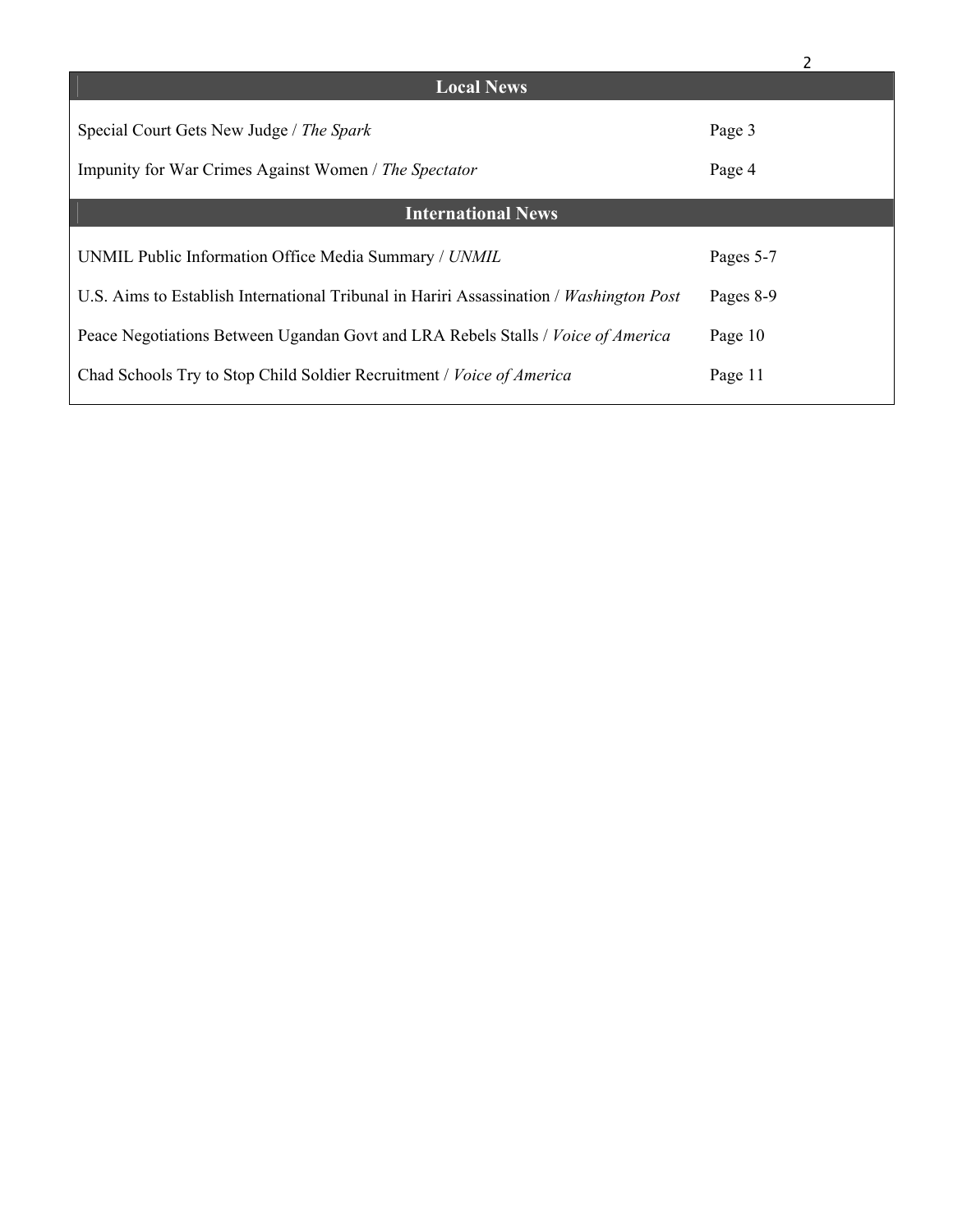# The Spark Wednesday, 16 May 2007

# **Special Court Get's New Judge**

By Hassan Y. Koroma The Special Court is an independent tribunal, established jointly by the United Nation and the Government of Sierra Leone. It has a mandate to bring to justice those who bear the greatest responsibility for atrocities committed.

The solemn swearing in ceremony of the Senegalese National Judge, Justice El Haji Malick Sowe was held at the Special Court building over the weekend as an alternate judge of the courts Trial chamber 11.

His fellow judges from the trial and appeals chambers and the diplomatic corps joined this declaration and other representatives were in well attendance. The new justice is the first alternate judge at the Special Court to join Justice Julia and others to hear evidence and make work easier during the indictees' trials.

According to the quoted Article 12(4) of the statute of the Special Court, the essence of the swearing in of Justice Sowe is that he should be present at all stages of the trial and to replace a judge if that judge is unable to continue sitting.

The experience of Justice Sowe in Senegal's judiciary both at the regional and national level is extreme. Over the years, he served in various capacities as Judge of the regional Tribunals of Ziguinchor and Diourbel, the labour Tribunal of Dakar. Justice Sowe has served as judge in the court of Senegal including the premiere chamber social and he was named President of his Criminal Chamber of the Appeals court in Dakarr. He was also a technical adviser to the Minister of Foreign Affairs.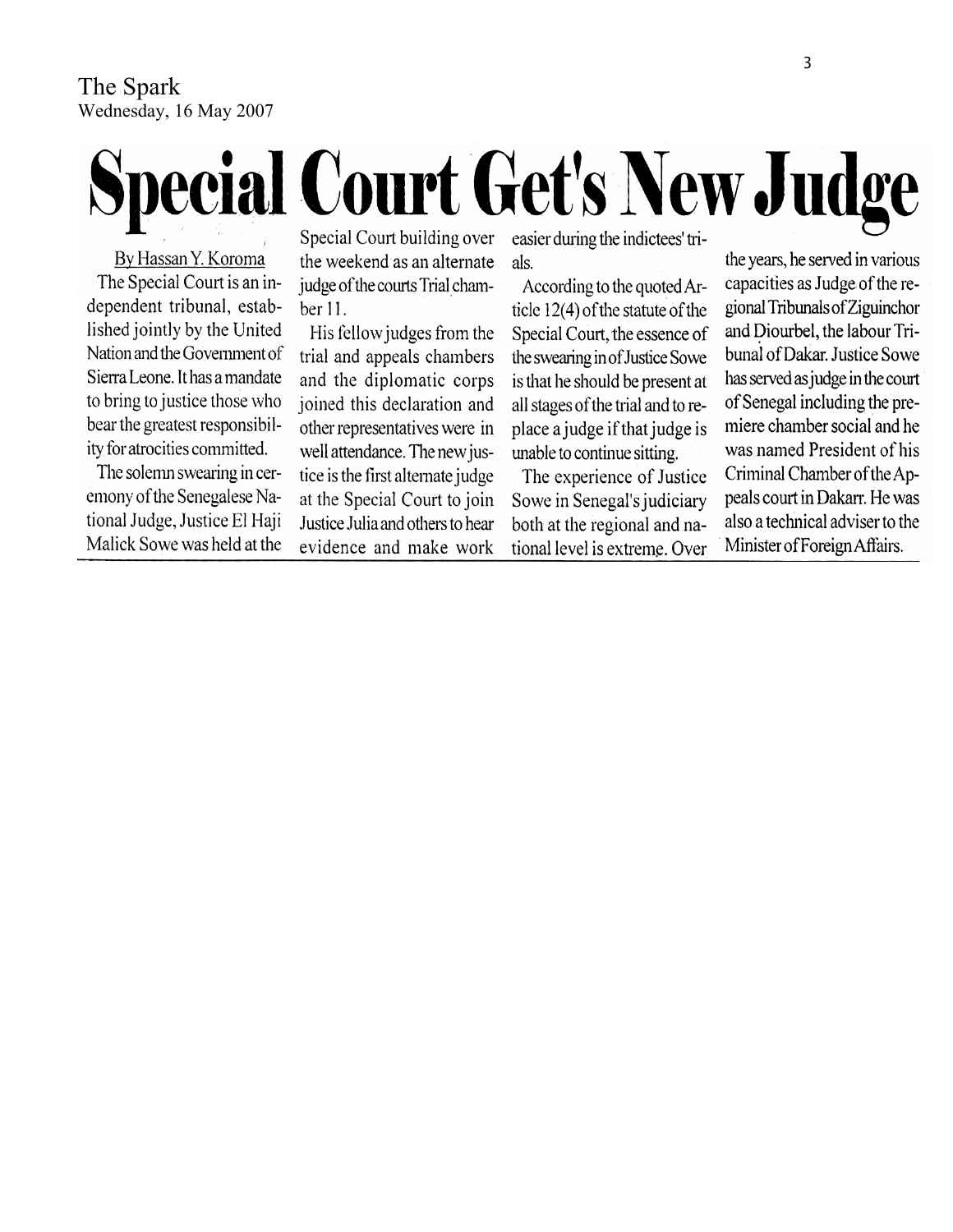# UR WAR ERIMES AGAINST **By Louise Arbour**

**United Nations High Commissioner for Human Rights**  $\mathcal{L}_{\mathcal{A}}$ 

#### Word Count: 735

The plight of victims of sexual attacks during conflict has come to the fore once again when last week, the International Criminal Court's Prosecutor requested summons for two Sudanese connected with atrocities in Darfur.

- According to the Prosecutor, there is strong evidence pointing to the suspects' responsibility for mass rape and other war crimes. Previously, the ICC had issued an
- arrest warrant for the leader of the Lord Resistance Army, a rebel group in Uganda, on the ground of war crimes, including ordering sexual enslavement and rape.
- Thus, ICC action is gearing up to bolster the cumulative experience of international justice mechanisms that have brought to light specific types and patterns of sexual crimes targeting mainly women and girls in
- war torn zones, as well as identified. individual responsibilities in their commission. The work of these courts has also highlighted the difficulties in prosecuting perpetrators and countering the culture of impunity that shields their criminal acts. Such impunity, of course, permeates all societies, be they peaceful or at war. Not by coincidence, this year

International Women Day is dedicated to combating this pervasive lack of accountability. It is, however, in times of war that the effects and consequences of impunity are at their starkest. This is due both to the widespread, systematic and often sustained nature of sexual attacks and to the number and callousness of perpetrators:

Although at their most brutal in war, sexual abuses against women often stem from longstanding prejudices, a lack of equality and discrimination that had condoned such violence all along. When perpetrators go unpunished, they are emboldened to strike again, perpetuating and encouraging vicious cycles of attack and reprisal even when a country emerges from conflict. Rendering justice to the victims is, therefore, not only a moral imperative, but also a precondition for reconciliation and peace to take hold.

Yet, sexual violence has been traditionally underreported and under-prosecuted. As a result, such crimes have long been considered as regrettable but unavoidable byproducts of armed confrontation. Women as victims or pawns of belligerents could demand no recourse.

Only recently has this powerlessness been addressed, primarily ,by the. groundbreaking work of the International

Criminal Tribunals for the former Yugoslavia and Rwanda:

The tribunals defined systematic violence against women as crimes for which those responsible could be held accountable, thereby empowering victims to have their day in court. The creation of the International Criminal Court gave an additional boost to such emerging jurisprudence and changing mind set. Its statute stipulates that rape, sexual slavery, enforced sterilization, or any other forms of sexual violence of comparable gravity are considered as war crimes. If these acts are committed as part of widespread or systematic attacks on a civilian population, they constitute crimes against humanity. It now remains to be seen whether governments will accede to the Court's requests and surrender the suspects for trial.

But if government non-compliance is potentially the main obstacle to the course of international justice, there are other factors that hamper prosecution. Victims of all forms of violence are often reluctant to come forward, in large part because they have little confidence that justice will be done. Although some of the perpetrators may have been apprehended, others, as well as their accomplices, may remain at large and therefore capable of inflicting further harm to victime witne families.

The Special Court for Sierra Leone has made strides in addressing such hindrances in the face of a monumental task: as the result of ten years of conflict and the belligerents' methods of warfare in that country, the brutality of sexual violence was extraordinary, and its victims were to be counted in the thousands.

The Court benefited from its proximity to the victims, the parallel work of a Truth and Reconciliation Commission and a framework that protected the victims and ensured that their dignity was preserved. The ICC, too, is building on previous experiences and strengthening legal assistance and protection for victims.

Although the mandate and machinery of international courts have become increasingly more sophisticated and farreaching over the years, gender justice continues to remain the exception rather than the rule.

Successfully prosecuted cases represent just the tip of the iceberg. The crux of the matter in combating impunity is the requisite political will to tackle it. Often slow to gear up into motion, such political. will needs to be mobilized through domestic and international pressure as well as continuous scrutiny.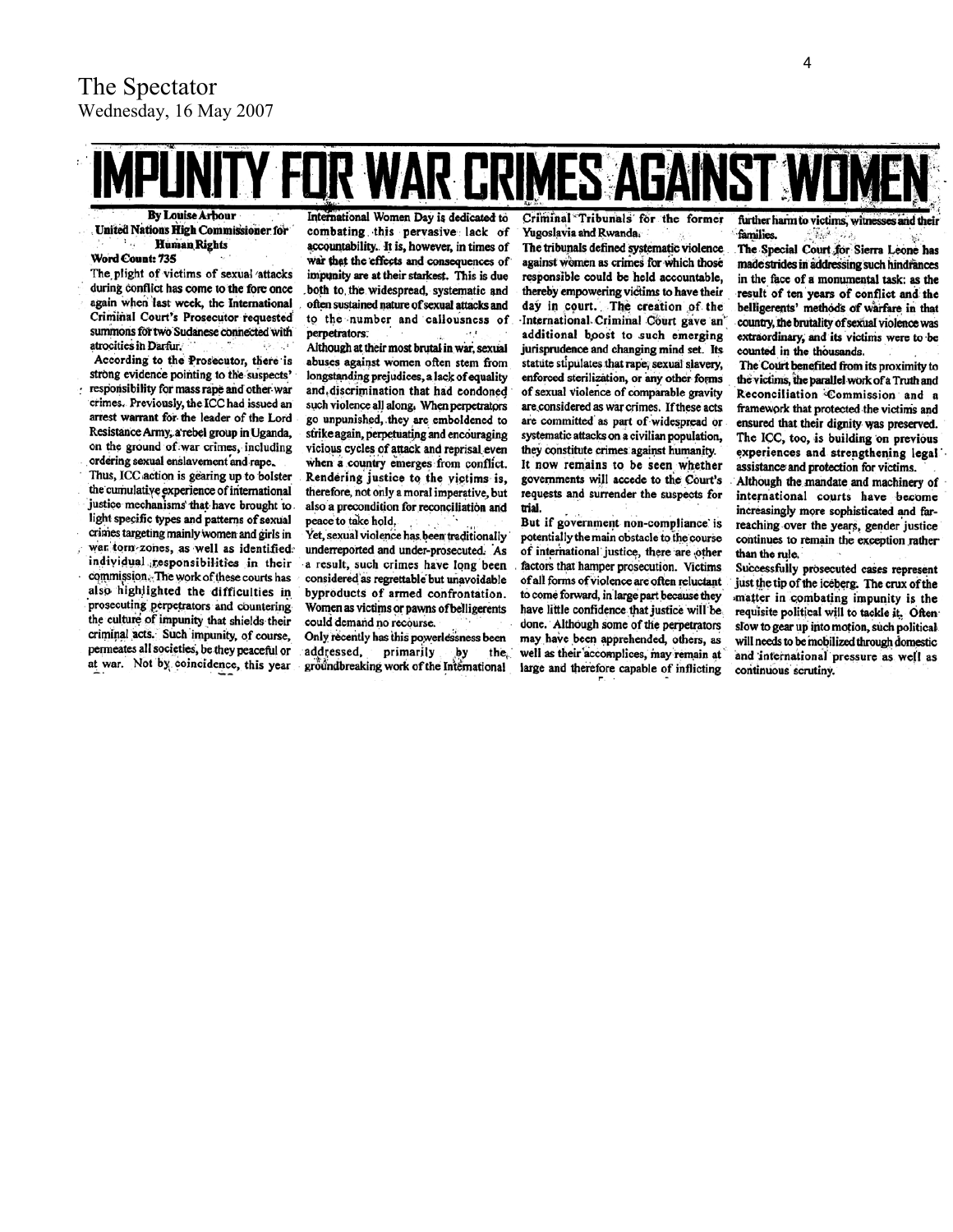**United Nations Nations Unies**

United Nations Mission in Liberia (UNMIL)

# **UNMIL Public Information Office Media Summary 15 May 2007**

*[The media summaries and press clips do not necessarily represent the views of UNMIL.]*

# **International Clips on Liberia**

# **St Vincent-registered ship stolen from Monrovia port**

MONROVIA, May 14, 2007 (AFP) - A ship registered in the islands of Saint Vincent and the Grenadines has gone missing from Liberia's main port of Monrovia after its crew was attacked by unknown assailants, its captain said Monday. Volodymyr Shteynberh, the Russian captain of 3,685 tonnes Tahoma Reefer was hijacked at the weekend while the 115 strong crew was in hospital nursing wounds inflicted during an attack by robbers armed with machetes.

# **Daily Oklahoman Liberia's 'Iron Lady' speaks at Langston**

Jeff Raymond

May 13--LANGSTON -- Liberian President Ellen Johnson-Sirleaf knows how education can change a life. Johnson-Sirleaf took office in January 2006 as the first female president of the previously war-torn country. Speaking at Langston University's 107th commencement on a sunny Saturday, she told of how she left school at 17 to start a family. Unlike many women in the West African nation, which freed American and Caribbean slaves founded in 1847, her opportunities did not end with motherhood.

**BBC** Last Updated: Saturday, 12 May 2007, 11:19 GMT 12:19 UK

#### **The comfort of a rusting roof**

**By Elizabeth Blunt,** Liberia

The Liberian president Ellen Johnson Sirleaf is continuing with her attempt to steer the country back towards stability after years of war. And while some parts of the capital Monrovia now seem to be getting back to normal, in other parts just having a roof on your house is a major struggle. The little houses in the villages along the road to Lofa County are neat and new, and - to an outside eye - the epitome of picturesque Africa.

# **International Clips on West Africa**

# **France reduces Ivory Coast peacekeeping force**

ABIDJAN, May 15 (Reuters) - Five hundred troops from the French "Unicorn" peacekeeping force which has kept government and rebel fighters apart in Ivory Coast since a 2002 civil war have left for France, a spokesman for the force said on Tuesday.

# **Ivory Coast agrees strict budget in return for more aid**

ABIDJAN, May 14, 2007 (AFP) - Ivory Coast, wracked by years of division, Monday agreed with the World Bank and the International Monetary Fund to adhere to a strictly managed budget in return for renewed reconstruction aid, an IMF official said.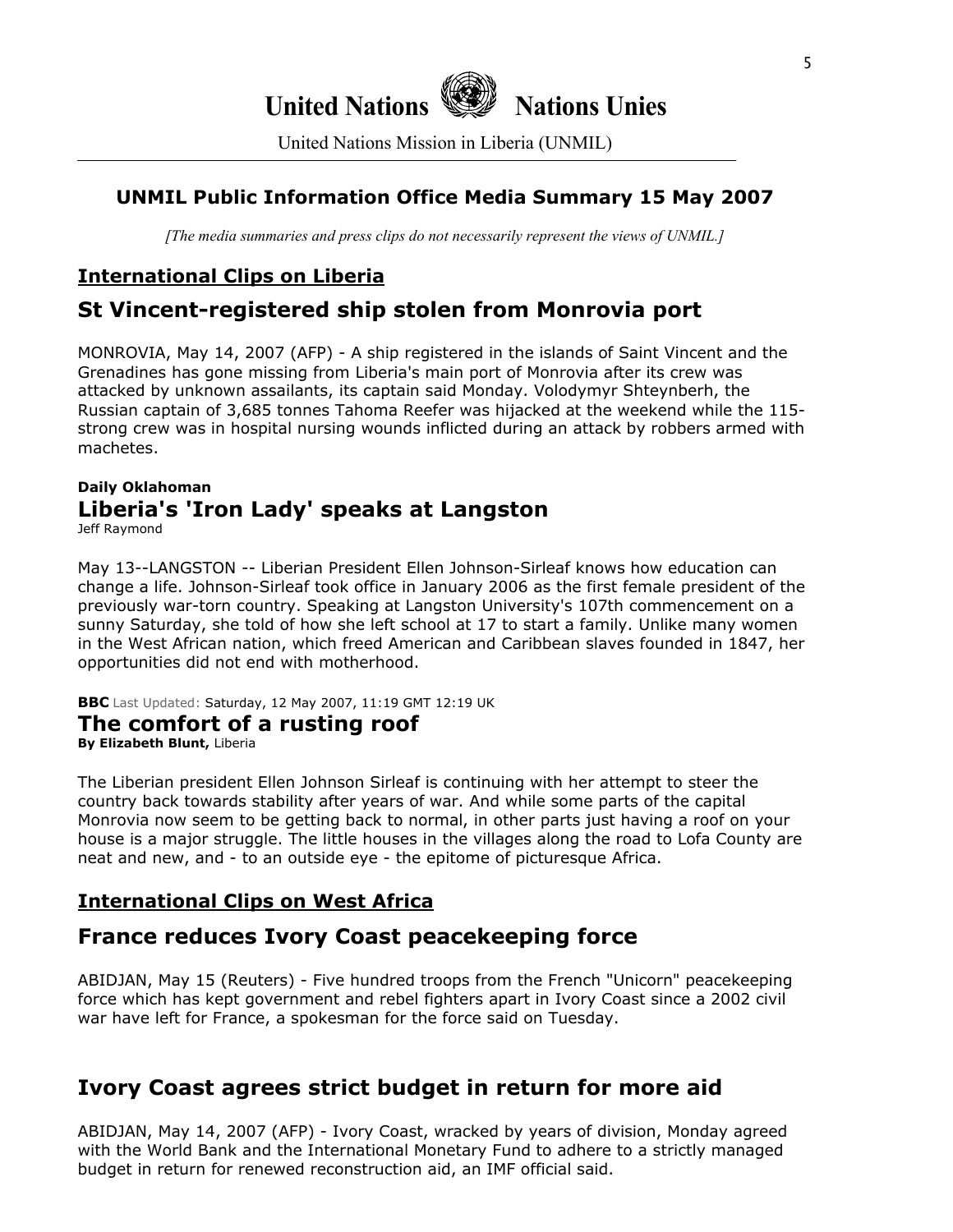Guinea's President Lansana Conte has again postponed talks with discontented soldiers in the capital, Conakry, after days of riots**.** Mr Conte failed to show up on Saturday, further angering troops who are demanding better pay and housing. He has now put back Monday's scheduled talks for 24 hours to allow the new defence minister and army chief to be installed in office.

#### **Local Media – Newspaper**

#### **Liberian President Signs MOU with American University**

*(The News, The Inquirer, Daily Observer, Liberian Express, The Forum, The Analyst and The Informer*)

- President Ellen Johnson Sirleaf and Langston University President JoAnn Haysbert on Saturday signed a memorandum of understanding in which Langston would offer a study-abroad programme for its students to work with Liberian girls and women and provide scholarships for Liberian students to attend Langston.
- The University will also establish a working relationship between the Central Agricultural Research Institute and the Agricultural Programme of Langston, in reinvigorating agriculture with particular emphasis on the livestock sector.

#### **Woman Allegedly Locked Up in Intercourse with Snifer Dog at Firestone**

*(The News, The Inquirer, Daily Observer, The Forum, and The Analyst)* 

- Pandemonium broke out last Saturday when scores of Liberians stormed the Firestone Rubber Plantation Company's Hospital in Harbel, Margibi County in demand of a snifer dog, which they claimed was locked up in intercourse with an unknown Liberian woman.
- The dog, according to sources, belongs to the "K-9 Unit" contracted from abroad by the Company to assist its security guards fight crimes at the Plantation.
- Accordingly, the 24-year-old woman who is believed to be a prostitute was contracted by an expatriate staff of the Company to have intercourse with the dog for an unspecified amount of money.
- In the process, she and the dog got inseparable as in the case of male and female dogs – an incident which, according to the papers, resulted to public protest.

#### **Doss Reassures UN Commitment to Liberia**

*(Daily Observer, Liberian Express, Heritage and the Inquirer)* 

- The Special Representative of the Secretary-General, Alan Doss has pledged the United Nations Mission's security commitments to Liberia. He gave the assurance when he recently awarded UN peacekeeping medal to Military Observers and Staff Officer in Monrovia.
- Mr. Doss said UNMIL has made great strides in Liberia and still needed to do more to ensure that Liberia national security is not compromised.

**Local Media – Radio Veritas** *(News monitored today at 9:45 am)*

#### **President Johnson Sirleaf Meets UN Secretary-General Ban**

- In a cell phone interview from the United States, Presidential Press Secretary Cyrus Wleh Badio reported that President Ellen Johnson Sirleaf held an informal meeting with UN Secretary-General Ban Ki-Moon as she continued her visit to the United States where she thanked the UN for its support to consolidating peace in Liberia.
- He said that the Liberian leader met with Greek ship-owners in New York, received promises from donors to the Liberia Education Trust, addressed the Commencement Programme of Langston University in Oklahoma and later signed a Memorandum of Understanding with the University under which Langston will establish a working relationship with the Central Agriculture Research Institute in Bong County, Liberia, provide 5 scholarships for Liberian female students.

*(Also reported on ELBS and Star Radio)*

#### **Vice President Boakai Says Holiday is one of Reflection**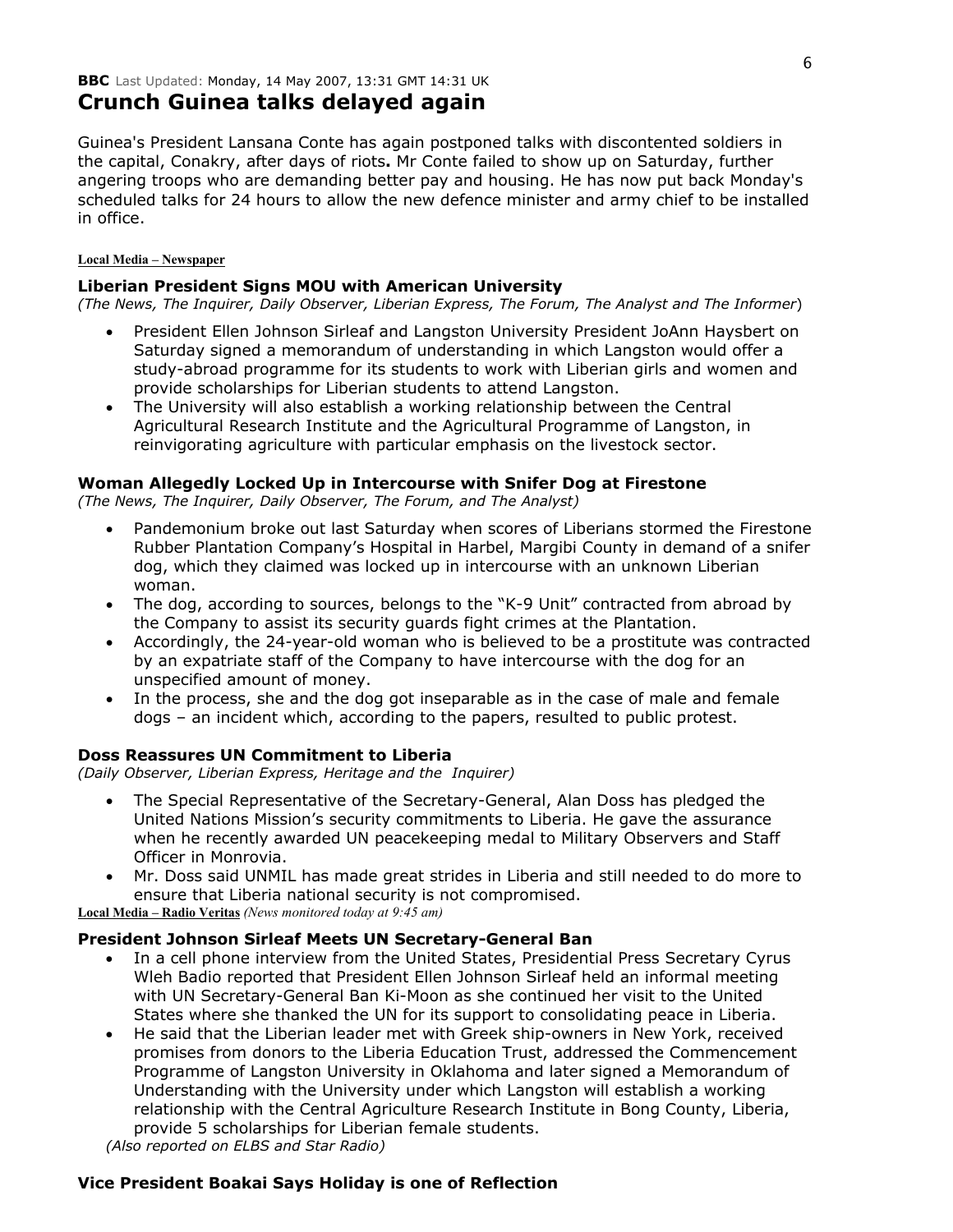- According to a statement issued by the Office of the Vice President yesterday, Vice President Joseph Boakai stated that the celebration of National Unification Day reflected the current peace process and that the Government looked forward to holding programmes to befit the day across Liberia.
- The Vice President added that giving the bad experience of hatred, disunity and diversity orchestrated by the civil war, the need for national healings was more important than ever before and assured the public that the Government was committed to sustainable reconciliation and unification among all Liberians. *(Also reported on ELBS and Star Radio)*

#### **Senator Insists Financial Autonomy will Make Lawmakers Independent**

- Grand Kru County Senator Blamo Nelson clarified that the intent of the Financial Autonomy Act was to make the National Legislature independent contending that it was only in Liberia the Executive Branch of Government was controlling the budget of Lawmakers.
- Senator Blamo observed the intent of the Act was misinterpreted simply to put the Legislature against the public considering that the contentious issue of tax exemption was not a new policy in Liberia in that Article 72 of the Constitution of Liberia gives tax exemption entitlement to the Judiciary Branch of Government.
- On President Ellen Johnson Sirleaf's position to veto the Bill, Senator Nelson said that the Legislature would override the veto if reasons given by the President were concrete.

*(Also reported on ELBS and Star Radio)*

#### **Rights Campaigner Under-rates Government's effort to Unify Liberians**

- The Executive Director of a local human rights organization, the Foundation for Human Rights and Democracy, Aloysius Toe said that the Government was doing little to unify Liberians as its effort towards this was more theoretical than practical.
- In an interview with Radio Veritas yesterday, Mr. Toe suggested that in the face of poverty, illiteracy and unemployment, the Government should be practical with its stance on unification by including opposition politicians in the political governance of the Country.

*(Also reported on ELBS and Star Radio)*

#### **Justice Ministry Supports Police Call to Sign Court Arrest Warrants**

• Justice Minister Frances Johnson-Morris announced that her Ministry backed Police Inspector-General Beatrice Munnah Sieh's decision to first sign all public arrest orders from the Courts before carrying out any arrests, adding that the decision was not to undermine the dispensation of justice. The decision comes when magisterial and circuit courts in Monrovia failed to arrest wanted persons having ordered such an arrest.

*(Also reported on ELBS and Star Radio)*

#### **Child Rights Advocates Want Refugee Agencies Cater to Somali Refugees**

- A local child rights advocacy group, FOCUS called on the United Nations High Commission for Refugees and the Liberian Refugee Rehabilitation and Reintegration Commission to begin to cater to Somali refugees whose children have now become beggars.
- In a statement issued in Monrovia, the group said that random sampling revealed that 500 Somali refugees including women and children arrived in the country and needed the protection of aid refugee agencies.

*(Also reported on ELBS and Star Radio)*

*Complete versions of the UNMIL International Press Clips, UNMIL Daily Liberian Radio Summary and UNMIL Liberian Newspapers Summary are posted each day on the UNMIL Bulletin Board. If you are*  unable to access the UNMIL Bulletin Board or would like further information on the content of the *summaries, please contact Mr. Weah Karpeh at karpeh@un.org.*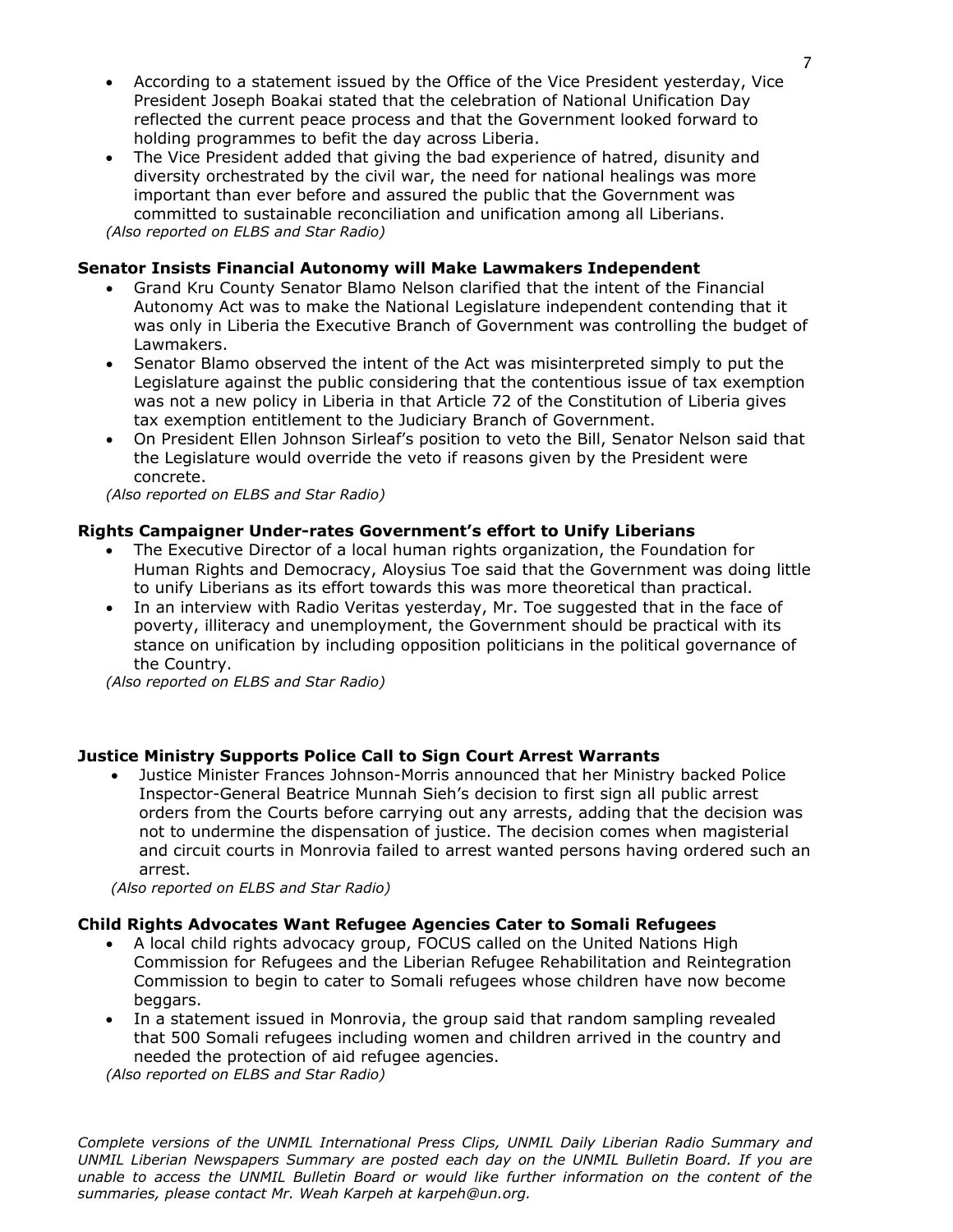## **U.S. Aims to Establish International Tribunal in Hariri Assassination**

By Colum Lynch Washington Post Staff Writer

UNITED NATIONS, May 15 -- The United States will introduce a draft Security Council resolution as early as this week to establish an international tribunal that would try alleged perpetrators of the 2005 car-bomb assassination of former Lebanese prime minister Rafiq al-Hariri and 22 others, according to Zalmay Khalilzad, the U.S. ambassador to the United Nations.

Khalilzad's announcement came one day after Lebanese Prime Minister Fouad Siniora asked the 15-nation council to help break an impasse in Lebanon over the creation of an international court. But Siniora, who supports a tribunal, faces stiff domestic opposition, including from Lebanon's pro-Syrian President Emile Lahoud, who warned Tuesday that the establishment of such a court could lead to civil violence in Lebanon.

Siniora's request marked a critical new phase in the U.N. investigation of the February 2005 assassination that has implicated senior Lebanese officials and top Syrian officials linked to Syrian President Bashar al-Assad. And it set the stage for a Security Council confrontation between the United States and Russia, which has sought to accommodate Syria's concerns in the council.

"It's very important that people who have participated in political murder be brought to justice," Khalilzad told reporters outside the Security Council chamber. "We understand that there are some risks with regard to taking action, but we believe the risks of not taking action are greater."

A Russian official said that Moscow had no formal reaction to Siniora's request but that the government believes a tribunal requires support from all major parties in Lebanon. Moscow fears that a decision to move forward with a court might plunge Lebanon into civil war, according to the official, who was not authorized to comment on the letter.

The United Nations and Siniora's government agreed in November 2006 on a draft statute to create a new court, which would be modeled on war crimes tribunals in Sierra Leone and in Cambodia. The court enjoys the backing of a majority in Lebanon's pro-Western parliament.

But Lahoud and lawmakers loyal to the country's Shiite militant group, Hezbollah, say that Siniora's government lacks constitutional legitimacy -- and they resigned en masse in November to protest Siniora's refusal to grant them greater power over national affairs. Lebanon's parliamentary speaker, Nabih Berri, leader of the Shiite Amal movement, has refused to convene the parliament to vote on whether to establish the court.

Lahoud warned that a council decision to set up a new court would "imply a full bypass" of Lebanon's constitution and would "threaten Lebanon's stability," according to a Reuters report. He charged that Siniora was "falsifying fact" to persuade the council to back one side in an internal Lebanese dispute.

Assad has suggested that his government may not cooperate with the court. "We consider that the international tribunal concerns only Lebanon and the U.N. and that we are not directly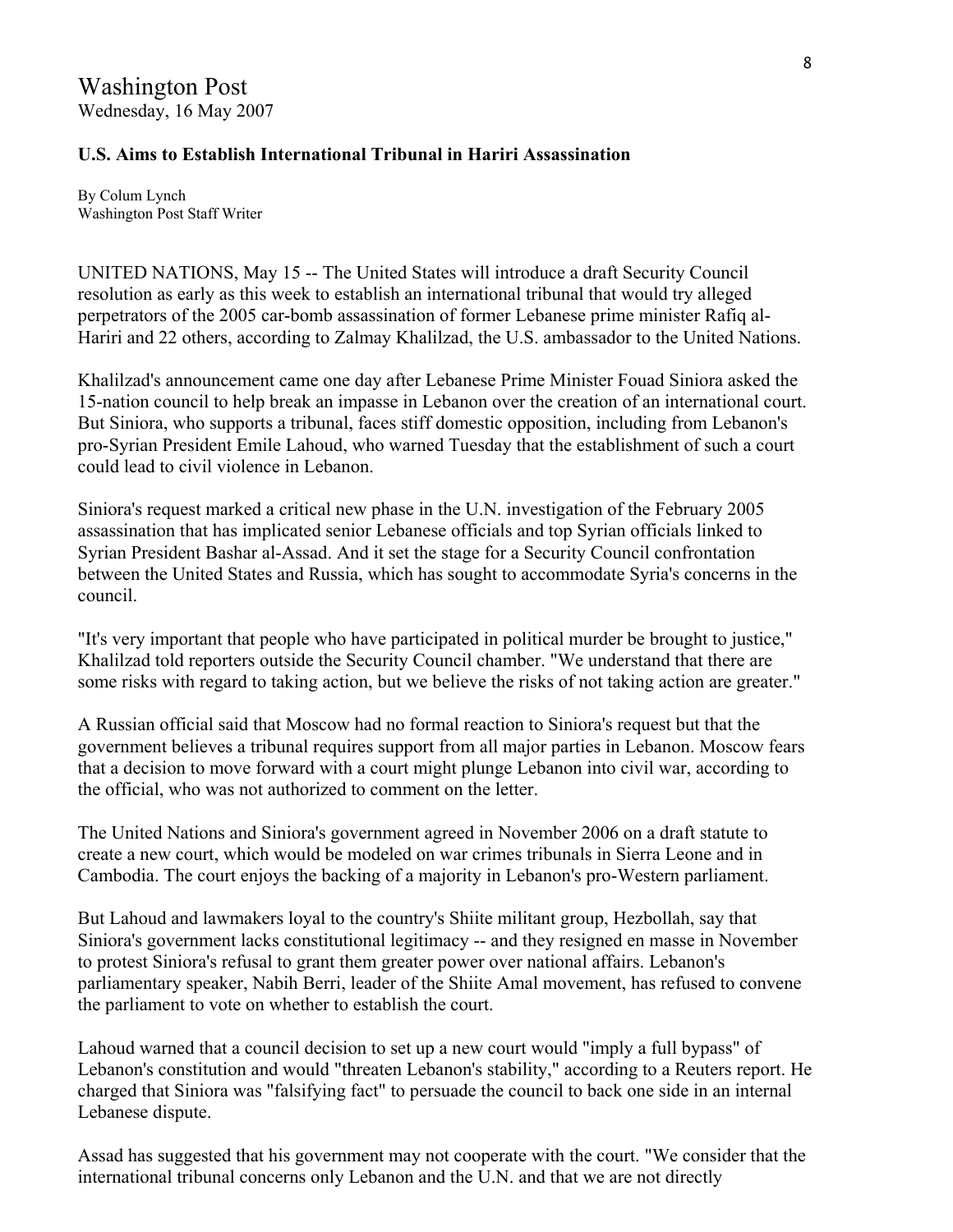concerned," he said in a speech this month. "Any cooperation requested from Syria which could compromise our national sovereignty is rejected."

Nicolas Michel, the United Nations' top legal expert, traveled to Beirut last month seeking to break the deadlock. After his return, he said that the talks produced "no progress" and that Lebanese opposition figures were unwilling to negotiate the terms of a tribunal.

"For all practical purpose, the domestic route to ratification has reached a dead end," Siniora wrote in his letter. "The Lebanese government believes that the time has come for the Security Council to help make the Special Tribunal for Lebanon a reality."

U.N. Secretary General Ban Ki Moon briefed the Security Council on Siniora's plan during a luncheon at U.N. headquarters on Tuesday. He urged them to support Siniora's request to establish a new tribunal, saying further negotiations would not resolve the issue.

"It is absolutely necessary to send a strong message that there should no impunity for perpetrators who committed crimes and particularly for political assassinations," Ban said after the luncheon.

The tribunal statute calls for the appointment of an international prosecutor, backed by a Lebanese deputy, to try suspects who would be identified by U.N. chief investigator Serge Brammertz of Belgium. The court would consist of a pretrial chamber; a trial chamber, headed by two international judges and one Lebanese judge; and an appeals chamber, with three international judges and two Lebanese judges. The court might also gain jurisdiction over attacks against Lebanese journalists and opposition political figures that occurred between October 2004 and December 2006. A venue has not been chosen, but the court would probably be established in Cyprus, U.N. officials said.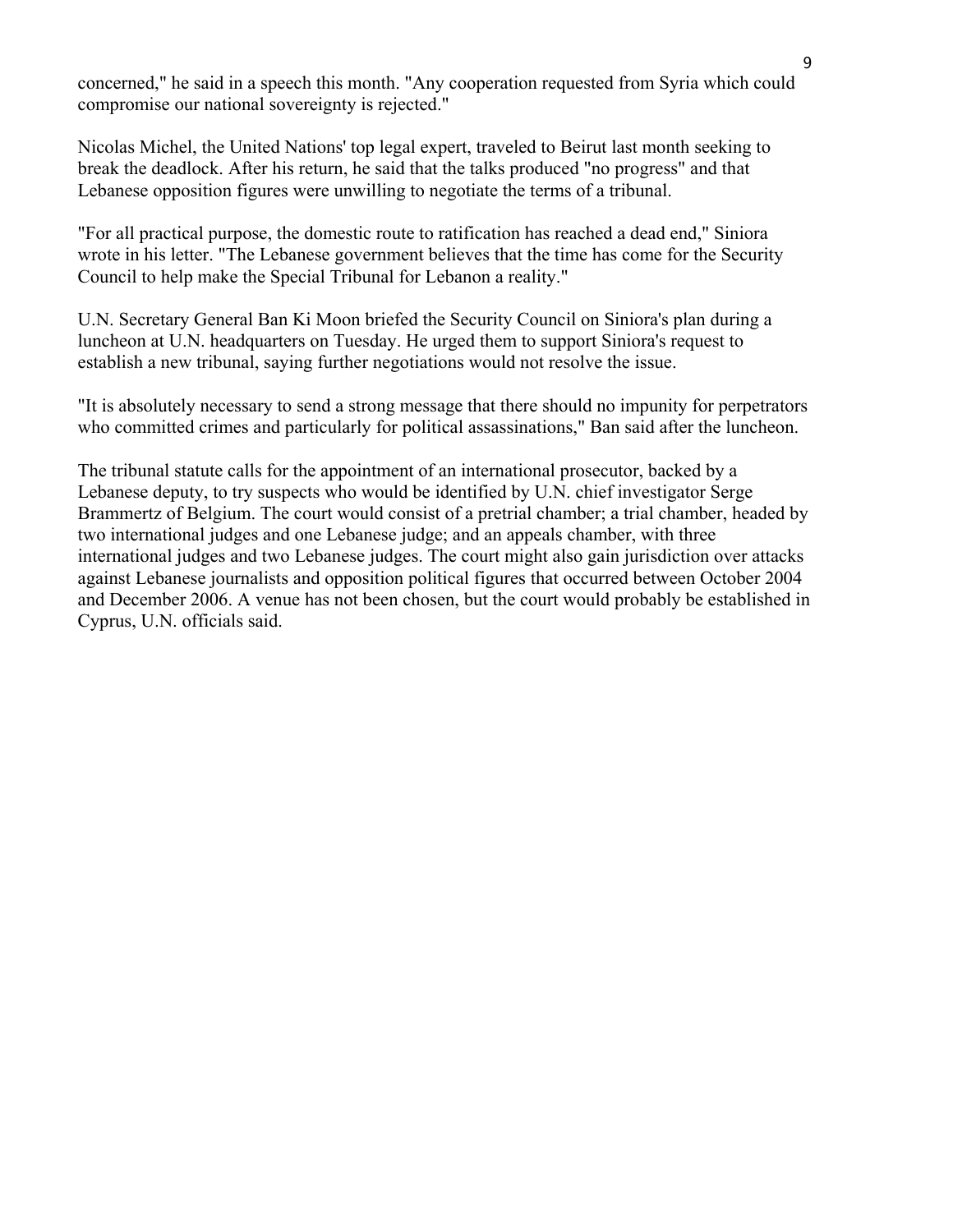# Voice of America Wednesday, 16 May 2007

## **Peace Negotiations Between Ugandan Govt and LRA Rebels Stalls**

The current peace talks between the Ugandan government and the Lord's Resistance Army (LRA) rebels in the Southern Sudan capital of Juba have stalled again. This time the disagreement is about the third item on the agenda, which is accountability and reconciliation. The disagreement came after the government reportedly demanded the rebels accept they committed atrocities in northern Uganda. But the LRA insists the international arrest warrants issued against its top leadership should be either suspended or lifted before they sign any comprehensive agreement with the government.

Major Felix Kulayigye is the spokesman for Uganda's defense ministry. From the capital Kampala, he told Voice Of America more about the stalled peace talks.

"The point of contention is that this agenda item number three requires the perpetrators of crime to admit to the crimes, apologize to the victims and indeed that will lay ground for the traditional justice mechanism to be employed so that so that these people can go to the victims, apologize to them, and some punitive action would be dictated by the victims themselves. And that would be based on agenda item number three, if it's agreed upon by both sides," Kulayigye noted.

He explains the role both the government and the victims of the rebels are playing in the ongoing peace talks.

"There are two issues here; one the people of Acholi sub region in northern Uganda who indeed have been victims of the LRA activities, demanded that for them they wanted that for them they wanted reconciliation and not the externalization of the case. Now, for us to facilitate the peace talks and the peace process, the government of Uganda, indeed accepted to enable the traditional justice mechanism to be applied after which the government would engage the International Criminal Court (ICC) offering alternatives of addressing impunity," he pointed out.

Kulayigye applauded the LRA's apology to its victims in northern Uganda, but urged the rebels to include the apology in their proposal at the peace negotiations in Juba.

"Well if that apology could be included in their paper because each side normally writes a paper, submits to the mediation and then the two papers are synchronized. If they are agreed upon, then the signing takes place. What is the snag as of now, much as Martin Ojul has apologized verbally they have not included that apology in their paper presented to their mediation team," Kulayigye said.

He said the government has continuously shown its willingness to finding a lasting peace by granting amnesty to the top leadership of the LRA rebels rather than charge them with treason.

"First and foremost, once for the peace process to start the government on it part offered amnesty. Nonetheless. It remains an issue between the LRA leadership and the people who had been the victims. As you know, the government should have charged them with treason. So with the amnesty, the treason charge automatically is lifted. The question of the ICC still holds, and the Uganda government certainly, will work very closely with the ICC to ensure that the question of impunity is addressed," he said.

Kulayigye said some people are advocating the use of the traditional justice system.

"Now the point being discussed as of now is that the traditional justice mechanisms should be allowed to take effect so that in addition of punishing the perpetrators of crime, it also facilitates reconciliation as opposed to the modern legal systems that punishes the perpetrators, but leaves the wounds of the victims unaddressed," he said.